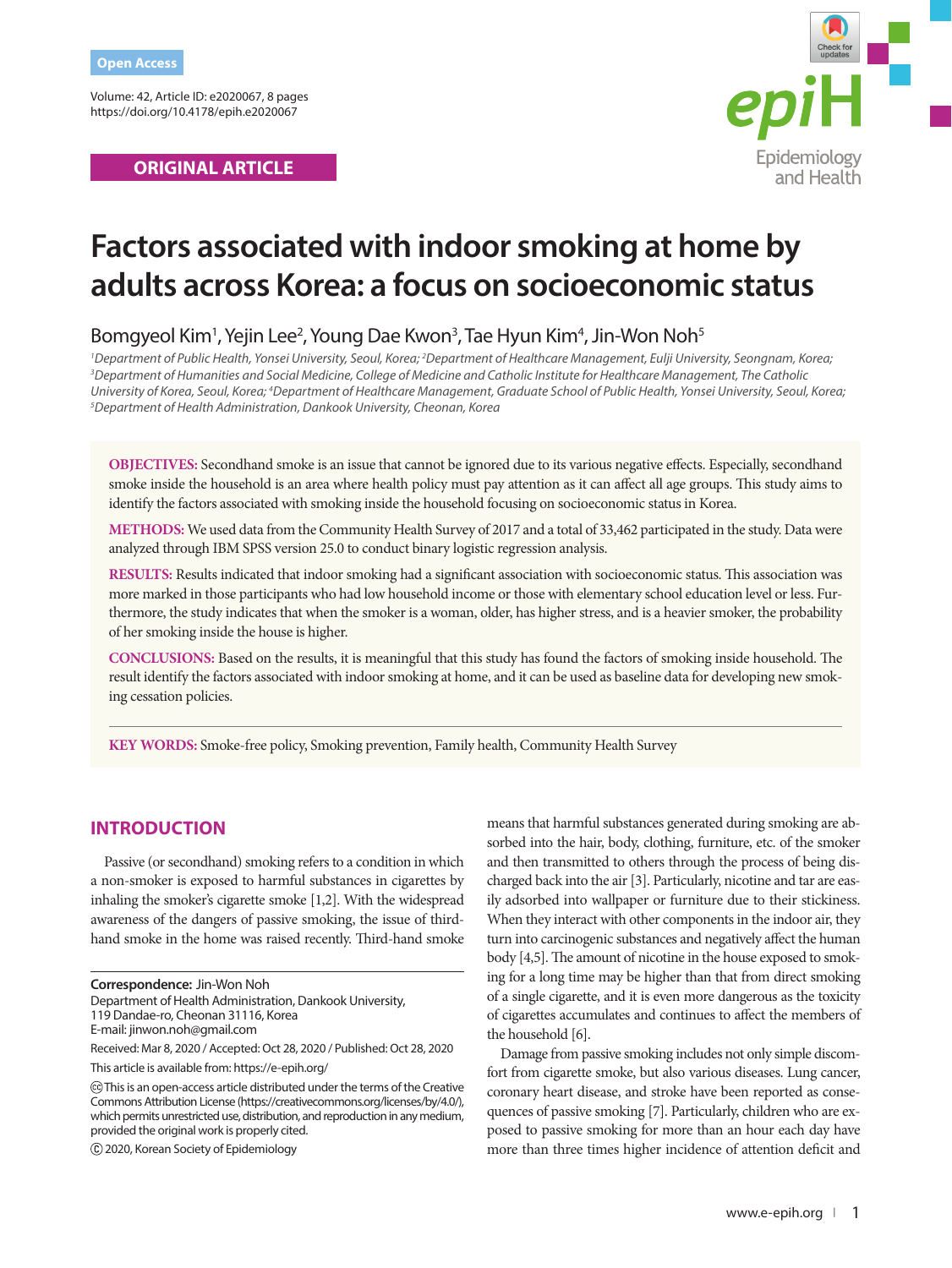hyperactivity disorder (ADHD) than unexposed children, and they are more susceptible to middle ear infection, respiratory symptoms, and lung function damage [8]. As such, the number of diseases caused by passive smoking continues to increase, resulting in more deaths. More than 890,000 people die each year from passive smoking in the world [9,10]. Passive smoking at home affects not only smokers, but also their families, and has a negative effect in terms of increased medical expenses. Therefore, the World Health Organization (WHO) and other governments are working to reduce smoking rates [11].

Since joining the Framework Convention on Tobacco Control in 2005 to reduce smoking rates, Korea has also promoted policies to implement the convention, such as expanding non-smoking areas, raising cigarette taxes, and introducing warning texts and pictures on cigarette packages [12]. Despite these efforts, the advent of heated tobacco products is leading to an increase in the number of people who smoke heated tobacco products in their homes. A survey of 2,000 heated tobacco products smokers conducted by the Korean Society for Research on Nicotine and Tobacco revealed that 77.5% of those who switched from regular cigarettes to heated tobacco products smoked the heated tobacco products in their homes [13]. Despite the risk of exposure to passive smoking being higher than direct smoking, it is very difficult to regulate passive smoking at home. In Korea and other countries, participating the Framework Convention on Tobacco Control, there are few policies that regulate passive smoking at home. Smoking cessation at home should be performed voluntarily; the government cannot enforce it [14]. Therefore, it is necessary to identify and manage the factors related to indoor smoking at home.

A review of previous studies indicated that various factors such as gender, age, place of residence, education level, household income, number of children, number of smokers in the household, and smoking cessation rules in the household are associated with indoor smoking at home [15-17]. Until now, studies related to passive smoking in the household mainly focused on exposure to passive smoking in the household for non-smokers [18]. Although there was a study by Jeong [19] on smokers, the subject of smoking, the study was limited as it only investigated citizens residing in Seoul. Therefore, this study aims to identify the factors related to indoor smoking at home by adults across Korea, focusing on socioeconomic factors, based on the Korea Community Health Survey (CHS) data that can represent Korean adults. The results of this study are intended to be used as a basis for smoking cessation policies targeting indoor smokers who smoke in their homes.

#### **MATERIALS AND METHODS**

#### **Materials and respondents**

This study is conducted based on data from the 2017 CHS which is conducted to produce regional health statistics for establishing and evaluating a local healthcare plan, and it has been conducted every year since 2008 under the supervision of the Ko-

rea Centers for Disease Control and Prevention [20]. After selecting sample points in the administrative units of *tong*, *ban*, and *ri* using probability proportional to size sampling, the households were selected using the systematic extraction method. A 1:1 computer-assisted personal interviewing was conducted on adults aged 19 years and older living in residential houses of the selected administrative units [20]. The raw data can be obtained after filling in a data use plan on the CHS website [\(https://chs.cdc.go.kr/](https://chs.cdc.go.kr/chs/index.do) [chs/index.do\)](https://chs.cdc.go.kr/chs/index.do).

Of the 228,381 persons in the raw data of 2017 CHS, 183,256 persons from households consisted of two or more members were selected, excluding 45,125 persons from single-person households. Respondents who did not respond to the variables included in the analysis of this study or responded "I don't know" were excluded. Since this study was conducted on smokers, 33,462 persons were sampled excluding non-smokers. Finally, indoor smoking at home was defined as one or more non-smoking members of the household answered "yes" to the question, "Is there anyone who routinely smokes inside the home?" There were 24,838 smokers who did not smoke indoors and 8,624 smokers who smoked indoors (Figure 1).



**Figure 1.** Flow chart of research subjects.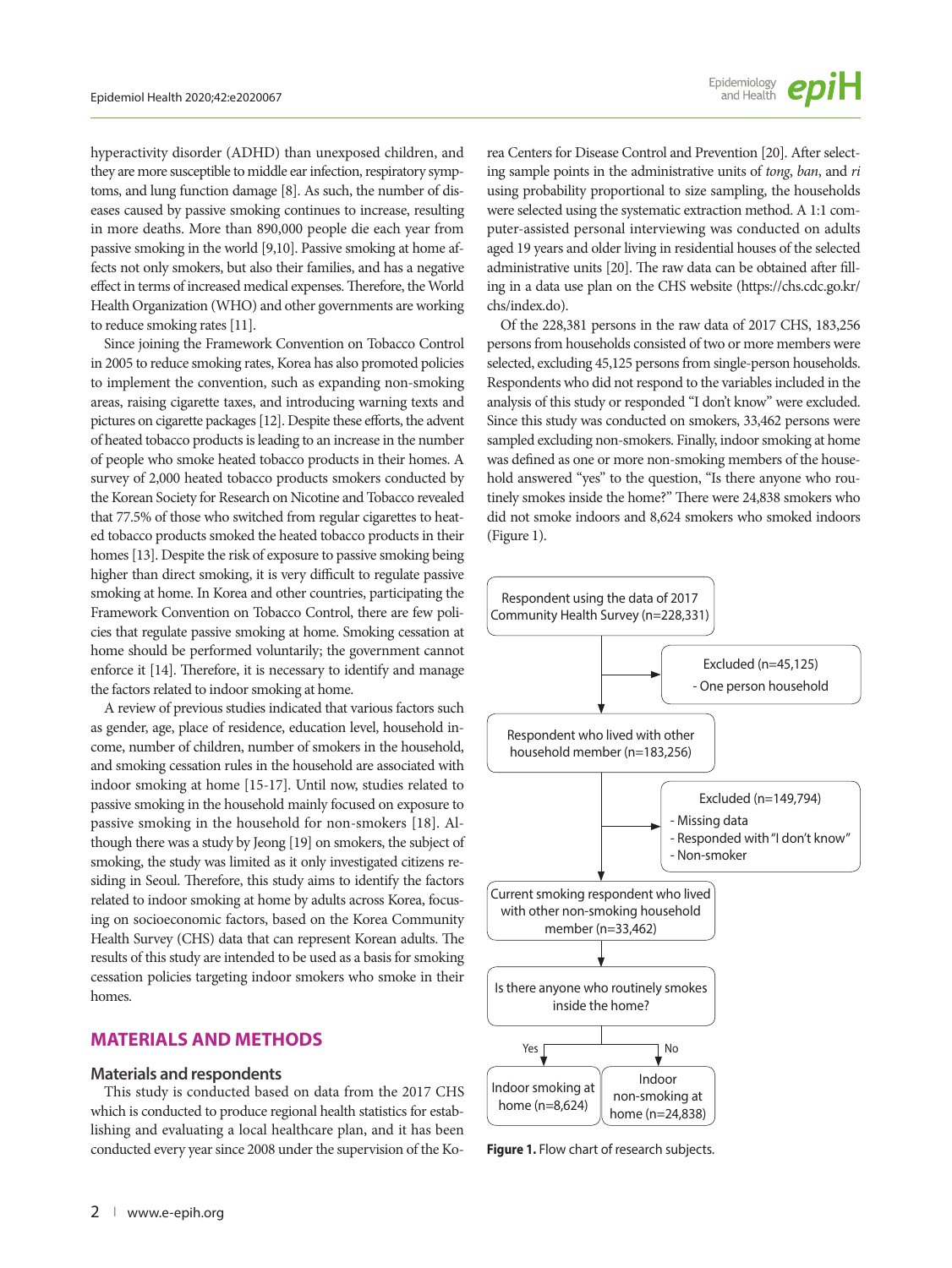# **Variables** *Dependent variable*

Indoor smoking status was used as the dependent variable. It was classified as indoor non-smoking at home if non-smoking members of the household answered "no" to the question, "Is there anyone who routinely smokes inside the home?" [19,21]. Indoor smoking at home was defined as one or more non-smoking members of the household answered "yes" to the question, "Is there anyone who routinely smokes inside the home?"

#### *Independent variables*

Factors related to indoor smoking at home were selected and classified into demographic factors, socioeconomic factors, and smoking-related factors [15-18,22-25]. Demographic factors included gender, age, marital status, and number of children under 19 years in the household. Age was classified into "19-44 years old," "45-64 years old," and "65 years old or older," based on the life cycle in the CHS guidelines [20]. Marital status was classified into "single," "other (divorced/widowed/separated)," and "married" [22]. Using a continuous variable, the number of children under 19 years in the household was classified into "0," "1," "2," and "3 or more."

Socioeconomic factors included education level, economic activity, and monthly household income. Education level was classified into "elementary school or lower," "middle school," "high school," and "college or higher." Economic activity status was classified into "yes" or "no" as answers to the question, "Have you worked more than an hour to generate income or worked as an unpaid family worker for more than 18 hours in the past week?" Monthly household income was classified into "less than 3 million Korean won (KRW)," "3 to 4 million KRW," "4 to 5 million KRW," and "more than 5 million KRW" [23].

Health-related factors included self-rated health and self-rated stress. For self-rated health, based on the answers depending on the usual physical condition, "very good" and "good" were classified into "good;" "normal" into "normal;" and "bad" and "very bad" into "bad" [24]. For self-rated stress, based on the answers depending on the level of stress felt in day to day life, "very stressed" and "stressed" were classified into "high," and "a little stressed" and "not stressed" into "low" [25].

Smoking-related factors included the number of cigarettes per day, intention to quit smoking, exposure to quit smoking campaigns, and education to quit smoking. The number of cigarettes per day was classified into "1 to 9 cigarettes," "10 to 19 cigarettes," "20 to 39 cigarettes," and "40 or more cigarettes" [25]. Intention to quit smoking was classified into "1 month," "6 months," "someday," and "no plan" as answers to the question, "Do you have any plans to quit smoking in the future?" Exposure to quit smoking campaigns was classified as "yes" for having seen or heard public service advertisements (TV, radio, posters, leaflets, etc.) about smoking cessation in the past year. Education to quit smoking was classified as "yes" for having received smoking prevention or cessation education in the past year.

#### **Statistical analysis**

Frequency analysis was conducted to identify the general characteristics of the study participants. A chi-square test was performed to determine the indoor smoking status at home according to the characteristics of the study participants. Binary logistic regression analysis was conducted to identify factors related to indoor smoking at home. IBM SPSS version 25.0 (IBM Corp., Armonk, NY, USA) was used for analysis, and the significance level was set to p-value < 0.05.

#### **Ethics statement**

The Institutional Review Board at the Korea Centers for Disease Control and Prevention approved the study protocol (2013-06EXP-01-3C). This study was conducted using CHS data, ethics approval was not required.

### **RESULTS**

#### **Descriptive analysis of the general characteristics of the respondents**

The total number of participants was 33,462. Table 1 presents the participants' general characteristics. There were 24,838 participants (74.2%) who did not smoke indoors at home and 8,624 (25.8%) who smoked indoors at home. Significant correlation with indoor smoking at home was found in all variables including gender, age, marital status, number of children under 19 years in the household, education level, household income, self-rated health, self-rated stress, number of cigarettes per day, intention to quit smoking, exposure to quit smoking campaigns, and education to quit smoking.

#### **Logistic regression analysis with smoke-free indoor as the dependent variable**

Binary logistic regression analysis was performed to identify factors related to indoor smoking at home. Table 2 presents the analysis results. Smokers were less likely to smoke indoors at home if they had received education to quit smoking (odd ratio [OR], 1.11; 95% confidence interval [CI], 1.04 to 1.20); if they were married (divorced/widowed/separated OR, 1.35; 95% CI,

**Table 1.** General characteristics of study participants (n=33,462)

|           | At home                    |                   |            |
|-----------|----------------------------|-------------------|------------|
| Variables | Not indoor<br>smoking      | Indoor<br>smoking | $\chi^2$   |
| Gender    |                            |                   | 232.446*** |
| Men       | 23,288 (75.3) 7,652 (24.7) |                   |            |
| Women     | 1,550 (61.5)               | 972 (38.5)        |            |
| Age (yr)  |                            |                   | 330.033*** |
| 19-44     | 11,114 (79.2) 2,914 (20.8) |                   |            |
| $45 - 64$ | 10,489 (71.3) 4,222 (28.7) |                   |            |
| $\geq 65$ | 3,235 (68.5) 1,488 (31.5)  |                   |            |

(*Continued to the next page*)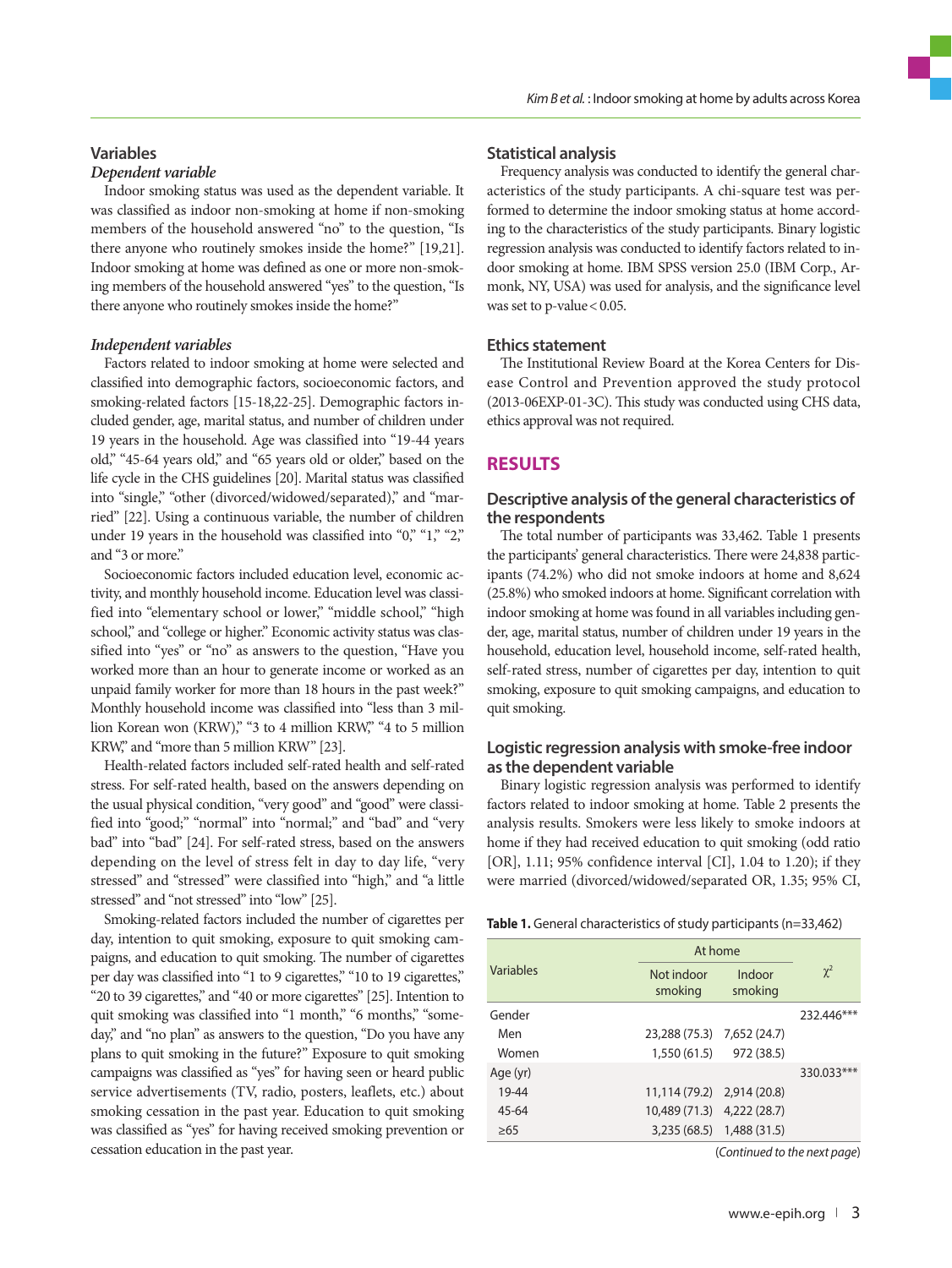|                                                | At home                    |                           |            |
|------------------------------------------------|----------------------------|---------------------------|------------|
| <b>Variables</b>                               | Not indoor                 | Indoor                    | $\chi^2$   |
|                                                | smoking                    | smoking                   |            |
| Marital status                                 |                            |                           | 53.935***  |
| Single                                         |                            | 4,665 (72.1) 1,808 (27.9) |            |
| Divorced/widowed/<br>separated                 | 18,536 (75.2) 6,104 (24.8) |                           |            |
| Married                                        | 1,637 (69.7)               | 712 (30.3)                |            |
| Child in household (<19 yr)                    |                            |                           | 596.651*** |
| 0                                              | 15,259 (70.0) 6,528 (30.0) |                           |            |
| $\mathbf{1}$                                   | 4,327 (80.0)               | 1,080 (20.0)              |            |
| 2                                              | 4,240 (84.2)               | 797 (15.8)                |            |
| $\geq$ 3                                       | 1,012 (82.2)               | 219 (17.8)                |            |
| <b>Education level</b>                         |                            |                           | 589.099*** |
| ≤Elementary school                             |                            | 2,651 (66.1) 1,357 (33.9) |            |
| Middle school                                  |                            | 2,256 (65.4) 1,193 (34.6) |            |
| High school                                    | 10,656 (73.0)              | 3,944 (27.0)              |            |
| $\geq$ College                                 | 9,275 (81.3)               | 2,130 (18.7)              |            |
| Economic activity                              |                            |                           | 140.384*** |
| No                                             | 3,932 (68.0)               | 1,848 (32.0)              |            |
| Yes                                            | 20,906 (75.5)              | 6,776 (24.5)              |            |
| Monthly household income (10 <sup>4</sup> KRW) |                            |                           | 74.521***  |
| $<$ 300                                        | 10,653 (71.9)              | 4,158 (28.1)              |            |
| 300-400                                        |                            | 4,920 (75.6) 1,585 (24.4) |            |
| 400-500                                        |                            | 3,792 (76.4) 1,173 (23.6) |            |
| $\geq$ 500                                     | 5,473 (76.2)               | 1,708 (23.8)              |            |
| Self-rated health                              |                            |                           | 219.742*** |
| Bad                                            |                            | 3,203 (66.2) 1,638 (33.8) |            |
| Normal                                         | 11,106 (74.3)              | 3,842 (25.7)              |            |
| Good                                           | 10,529 (77.0)              | 3,144 (23.0)              |            |
| Self-rated stress                              |                            |                           | $8.841**$  |
| Low                                            | 17,190 (74.7) 5,820 (25.3) |                           |            |
| High                                           |                            | 7,648 (73.2) 2,804 (26.8) |            |
| No. of cigarettes per day                      |                            |                           | 483.258*** |
| $1 - 9$                                        |                            | 5,176 (80.9) 1,225 (19.1) |            |
| $10-19$                                        | 10,306 (76.8)              | 3,119 (23.2)              |            |
| 20-39                                          | 8,946 (69.3)               | 3,956 (30.7)              |            |
| $\geq 40$                                      | 410 (55.9)                 | 324 (44.1)                |            |
| Intention to quit smoking                      |                            |                           | 314.544*** |
| 1 mo                                           | 1,642 (80.3)               | 404 (19.7)                |            |
| 6 mo                                           | 2,663 (78.9)               | 712 (21.1)                |            |
| Someday                                        | 12,782 (76.4)              | 3,942 (23.6)              |            |
| No plan                                        | 7,751 (68.5)               | 3,566 (31.5)              |            |
| Exposure to quit smoking campaigns             |                            |                           | $8.043**$  |
| No                                             | 1,522 (71.6)               | 603 (28.4)                |            |
| Yes                                            | 23,316 (74.4)              | 8,021 (25.6)              |            |
| Education to quit smoking                      |                            |                           | $5.859*$   |
| No                                             | 20,997 (74.0)              | 7,384 (26.0)              |            |
| Yes                                            |                            | 3,841 (75.6) 1,240 (24.4) |            |
|                                                |                            |                           |            |

Values are presented as number (%). KRW, Korean won.

\*p<0.05, \*\*p<0.01, \*\*\*p<0.001.



**Table 1.** Continued **Table 2.** Results of binominal logistic regression analysis

| <b>Variables</b>                               | OR (95% CI)                          |
|------------------------------------------------|--------------------------------------|
| Gender                                         |                                      |
| Men                                            | 1.00 (reference)                     |
| Women                                          | $0.47(0.43, 0.52)$ ***               |
| Age (yr)                                       |                                      |
| 19-44                                          | 1.00 (reference)                     |
| 45-64                                          | $0.75(0.70, 0.81)$ ***               |
| $\geq 65$                                      | $0.76$ (0.68, 0.84)***               |
| <b>Marital status</b>                          |                                      |
| Single                                         | 1.00 (reference)                     |
| Divorced/widowed/separated                     | $1.35(1.24, 1.47)$ ***               |
| Married                                        | 1.38 (1.22, 1.56)***                 |
| Child in household (<19 yr)                    |                                      |
| 0                                              | 1.00 (reference)                     |
| 1                                              | 1.44 (1.33, 1.56)***                 |
| $\overline{2}$                                 | $1.71(1.56, 1.87)$ ***               |
| $\geq$ 3<br>Education                          | 1.58 (1.35, 1.85)***                 |
|                                                |                                      |
| ≤Elementary school<br>Middle school            | 1.00 (reference)<br>0.92(0.83, 1.01) |
| High school                                    | 1.09 (0.99, 1.19)                    |
| ≥College                                       | 1.47 (1.33, 1.63)***                 |
| Economic activity                              |                                      |
| No                                             | 1.00 (reference)                     |
| Yes                                            | $1.16(1.08, 1.25)$ ***               |
| Monthly household income (10 <sup>4</sup> KRW) |                                      |
| $<$ 300                                        | 1.00 (reference)                     |
| 300-400                                        | 1.05 (0.96, 1.15)                    |
| 400-500                                        | 1.09 (1.00, 1.18)*                   |
| >500                                           | 1.20 (1.11, 1.29)***                 |
| Self-rated health                              |                                      |
| <b>Bad</b>                                     | 1.00 (reference)                     |
| Normal                                         | 1.17 (1.08, 1.26)***                 |
| Good                                           | $1.27(1.17, 1.38)$ ***               |
| Self-rated stress                              |                                      |
| Low                                            | 1.00 (reference)                     |
| High                                           | 0.90 (0.85, 0.95)***                 |
| No. of cigarettes per day                      |                                      |
| $1 - 9$                                        | 1.00 (reference)                     |
| $10 - 19$                                      | $0.67$ (0.62, 0.72) ***              |
| 20-39                                          | $0.48(0.44, 0.52)$ ***               |
| $\geq 40$                                      | $0.29(0.25, 0.35)$ ***               |
| Intention to quit smoking                      |                                      |
| 1 <sub>mo</sub><br>6 <sub>mo</sub>             | 1.00 (reference)                     |
|                                                | 0.92(0.80, 1.05)<br>0.91(0.81, 1.02) |
| Someday<br>No plan                             | $0.70(0.62, 0.79)$ ***               |
| Exposure to quit smoking campaigns             |                                      |
| No                                             | 1.00 (reference)                     |
| Yes                                            | 1.01 (0.91, 1.12)                    |
|                                                |                                      |

(*Continued to the next page*)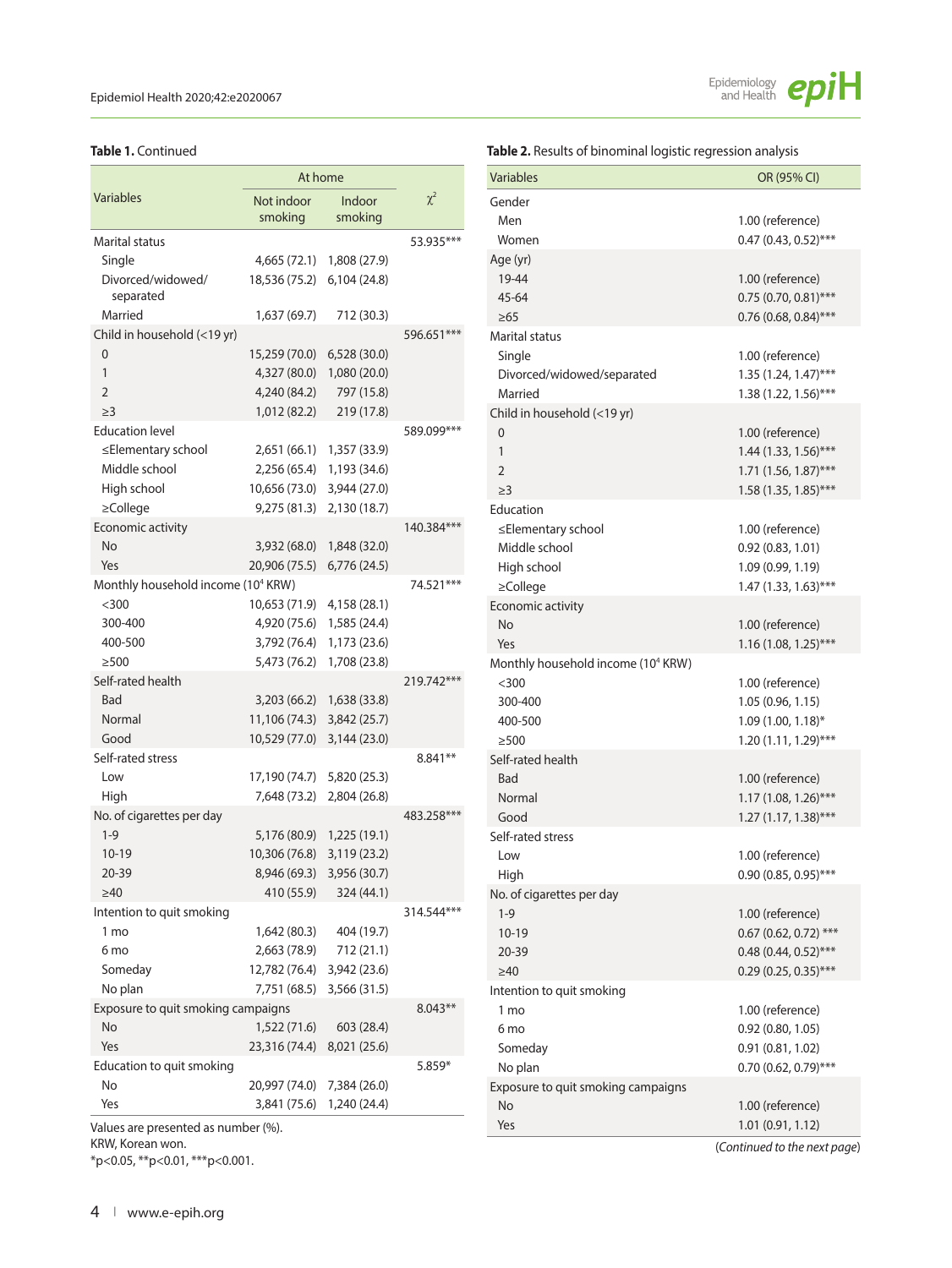#### **Table 2.** Continued

| Variables                 | OR (95% CI)           |
|---------------------------|-----------------------|
| Education to quit smoking |                       |
| No.                       | 1.00 (reference)      |
| Yes                       | $1.11(1.04, 1.20)$ ** |

OR, odds ratio; CI, confidence interval; KRW, Korean won. \*p<0.05, \*\*p<0.01, \*\*\*p<0.001.

1.24 to 1.47; married OR, 1.38; 95% CI, 1.22 to 1.56, respectively); if there were more children under 19 years in the household (1 children OR, 1.44; 95% CI, 1.33 to 1.56; 2 children OR, 1.71; 95% CI, 1.56 to 1.87 or more children OR, 1.58; 95% CI, 1.35 to 1.85, respectively); if they had a college or higher education compared to those with elementary school or lower level of education (OR, 1.47; 95% CI, 1.33 to 1.63); if the average monthly household income was higher (KRW 4 to 5 million OR, 1.09; 95% CI, 1.00 to 1.18; more than KRW 5 million OR, 1.20; 95% CI, 1.11 to 1.29, respectively); and if their self-rated health was good (normal OR, 1.17; 95% CI, 1.06 to 1.26: good OR, 1.27; 95% CI, 1.17 to 1.38). Smokers were more likely to smoke indoors at home if they were women (OR, 0.47; 95% CI, 0.43 to 0.52); if they were older (45 to 64 years old OR, 0.75; 0.70 to 0.81; 65 years old or older OR, 0.76; 95% CI, 0.68 to 0.84, respectively); if they were under a high level of stress (OR, 0.90; 95% CI, 0.85 to 0.95); if they smoked more cigarettes per day (10 to 19 cigarettes OR, 0.67; 95% CI, 0.62 to 0.72; 20 to 39 cigarettes OR, 0.48; 95% CI, 0.44 to 0.52; 40 or more cigarettes OR, 0.29; 95% CI, 0.25 to 0.35, respectively); and if they had no plan to quit smoking (OR, 0.70; 95% CI, 0.62 to 0.79).

#### **DISCUSSION**

This study identified the factors related to indoor smoking at home based on the 2017 CHS data. The study results revealed that smokers were more likely to smoke indoors at home if they were women, were older, were under a high level of stress, smoked more cigarettes per day, and had no plan to quit smoking. Smokers were less likely to smoke indoors at home if they were married, had more children under 19 in the household, had a college or higher education compared to those with elementary school or lower level of education, had a higher average monthly household income, had good self-rated health, had been exposed to quit smoking campaigns, and had received education to quit smoking.

Regarding socioeconomic factors, we found that smokers were less likely to smoke indoors at home if the average monthly household income was higher and if they had a college or higher education compared to those with elementary school or lower level of education, which is in line with previous studies demonstrating that indoor non-smoking status was associated with high education level and monthly income [17,18]. This can be explained by the results of studies suggesting that parents of low-income households have low knowledge of the dangers of passive smoking, with relatively lukewarm attitudes and fewer actions taken against passive smoking [26]. Thus, indoor smoking is reported to be affected by socioeconomic factors such as income and education level, various policy approaches are needed to increase the willingness of people with low socioeconomic status to cease smoking indoors [27,28].

Regarding demographic factors, smokers were more likely to smoke indoors at home if they were women. This could be explained by the fact that the main smoking places for woman smokers were indoor toilets and indoor verandas at home [29-31]. Increased use of electronic cigarettes in women and increased indoor use of electronic cigarettes that hardly smell with their smoke converted to water vapor may also be the contributing factors [14,30]. Smokers were more likely to smoke indoors at home if they were older as the elderly were less aware of the risks associated with indoor smoking at home than younger people, resulting in a higher chance of passive smoking in the household [31]. Smokers were less likely to smoke indoors at home if their marital status was either married or other and if there were more household members under 19 years in the household. It appeared when the marital status was married or other, there was a high possibility of having children and refraining from smoking indoors at home [23]. Since there was a high possibility of household members under 19 years being their own children, it could be explained by the results of previous studies suggesting that people with young children were less likely to smoke indoors at home [23,32,33]. This suggested that the adverse effects of passive smoking on children and adolescents were well known, which was considered to be a positive factor as it might motivate smokers to quit smoking in the future. Regarding health-related factors, smokers were less likely to smoke indoors at home if their self-rated health was good, which could be explained by the results of previous studies that self-rated health was associated with choosing positive health behavior [34,35]. Those who rated their subjective health as good seemed to avoid smoking, as it negatively impacted their health, and they were less likely to smoke indoors. In contrast, smokers were more likely to smoke indoors under a higher level of self-rated stress. It appeared that those under high stress were more likely to engage in smoking with a higher chance of smoking indoors [35]. Regarding smoking-related factors, smokers were more likely to smoke indoors at home if they smoked more cigarettes per day, which aligns with the results of previous studies that smokers were less likely to smoke indoors when they smoked less frequently [23,36,37]. This also aligned with previous studies reporting a higher success rate of smoking cessation associated with less smoking and lower nicotine dependence, suggesting that the less smokers smoked, the less likely other household members were to be exposed to passive smoking at home [38]. Smokers were more likely to smoke indoors at home if they had no plan to quit smoking. This could be explained by previous studies demonstrating that the more willing the smoker was to quit, the lower the chance of smoking indoors [39]. Smokers were less likely to smoke indoors at home if they received education to quit smoking, which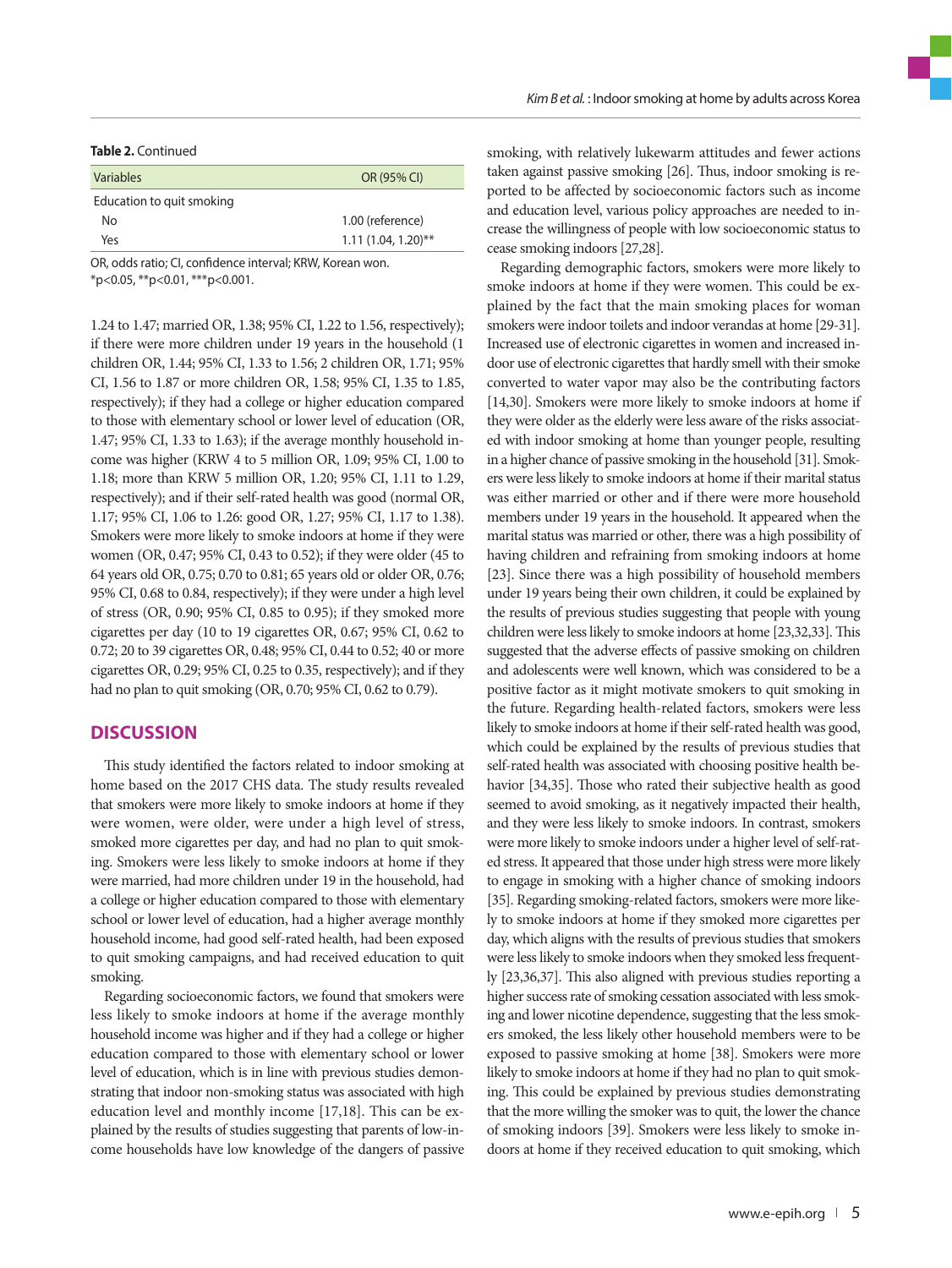aligns with the results of previous studies that smoking cessation education positively induces smoking cessation by increasing the willingness of participants to quit smoking. Smoking cessation education motivates the participants to quit smoking [40]. Since 2005, public health centers (239 as of June 2019) and national smoking cessation support centers have provided representative education programs including the smoking prevention education project for households and the smoking cessation education for workplaces [41]. The smoking prevention education project for households provides the booklet "The First Step in Parental Education to Protect Our Children from Smoking" for early childhood smoking prevention education, and the smoking cessation education for workplaces is provided by the Korea Health Promotion Institute in collaboration with the local community (public health centers and regional smoking cessation support centers) for creating a non-smoking environment in workplaces [41,42]. Thus, there are various smoking cessation education programs, but there are no differentiated educational programs in consideration of the restrictions on temporal accessibility, size, and characteristics of the workplace. In particular, small-scale workplaces remain as blind spots for health promotion projects [40]. Therefore, it would be necessary to produce a variety of smoking cessation education materials and expand visiting smoking cessation support services by providing smoking cessation classes in residential areas as well as workplaces.

The limitations of this study are as follows. First, since this study only analyzed the data for one year, only the relationships between the variables were identified, and it was difficult to determine causal relationships. Second, due to the limitation of the data being secondary data, various factors such as environmental characteristics like the number of smoking population in the household excluding the study participants and the presence of smoking cessation rules in the household, and psychological characteristics of smokers were not considered. Moreover, if there were several smokers in the household, the cases where the smokers other than the participants of this study causing passive smoking in non-smoking household members may have been included in the analysis.

Despite these limitations, this study identified various factors related to indoor smoking at home and confirmed the association of indoor smoking at home with socioeconomic factors such as income and education level. This study is meaningful in that it used CHS data that is representative of Korean adults to investigate the factors related to indoor smoking of adults at home, focusing on socioeconomic factors. The results of this study are expected to be used as a basis for smoking cessation policies to reduce indoor smoking at home.

# **SUPPLEMENTARY MATERIALS**

Korean version is available at http://www.e-epih.org/.

#### **CONFLICT OF INTEREST**

The authors have no conflicts of interest to declare for this study.

#### **FUNDING**

None.

### **ACKNOWLEDGEMENTS**

None.

# **AUTHOR CONTRIBUTIONS**

Conceptualization: BK, JWN. Formal analysis: BK, YL. Funding acquisition: None. Methodology: BK, YL. THK. Writing – original draft: BK, YL, THK, JWN. Writing – review & editing: YDK, JWN.

### **ORCID**

Bomgyeol Kim: *https://orcid.org/0000-0002-3670-4988*; Yejin Lee: *https://orcid.org/0000-0002-1782-0406*; Young Dae Kwon: *https://orcid.org/0000-0002-8781-6832*; Tae Hyun Kim: *http://orcid.org/0000-0003-1053-8958*; Jin-Won Noh: *https://orcid.org/ 0000-0001-5172-4023*

#### **REFERENCES**

- 1. Witschi H, Joad JP, Pinkerton KE. The toxicology of environmental tobacco smoke. Annu Rev Pharmacol Toxicol 1997;37:29-52.
- 2. Okoli CT, Rayens MK, Wiggins AT, Ickes MJ, Butler KM, Hahn EJ. Secondhand tobacco smoke exposure and susceptibility to smoking, perceived addiction, and psychobehavioral symptoms among college students. J Am Coll Health 2016;64:96-103.
- 3. Kim J, Yoon JH, Kim J, Lee W, Kim YK, Lee S, et al. Factors associated with beliefs among adults in Korea about the health effects of thirdhand smoke on children. J Environ Health Sci 2018;44: 90-97 (Korean).
- 4. Whitehead TP, Metayer C, Park JS, Does M, Buffler PA, Rappaport SM. Levels of nicotine in dust from homes of smokeless tobacco users. Nicotine Tob Res 2013;15:2045-2052.
- 5. Sleiman M, Gundel LA, Pankow JF, Jacob P 3rd, Singer BC, Destaillats H. Formation of carcinogens indoors by surface-mediated reactions of nicotine with nitrous acid, leading to potential thirdhand smoke hazards. Proc Natl Acad Sci U S A 2010;107:6576- 6581.
- 6. Lee KY. Scientific evidences of thirdhand smoke. J Env Hlth Sci 2010;36:77-81 (Korean).
- 7. Centers for Disease Control and Prevention. 2014 Surgeon General's report: the health consequences of smoking—50 years of progress [cited 2020 Dec 19]. Available from: [https://www.cdc.](https://www.cdc.gov/tobacco/data_statistics/sgr/50th-anniversary/index.htm)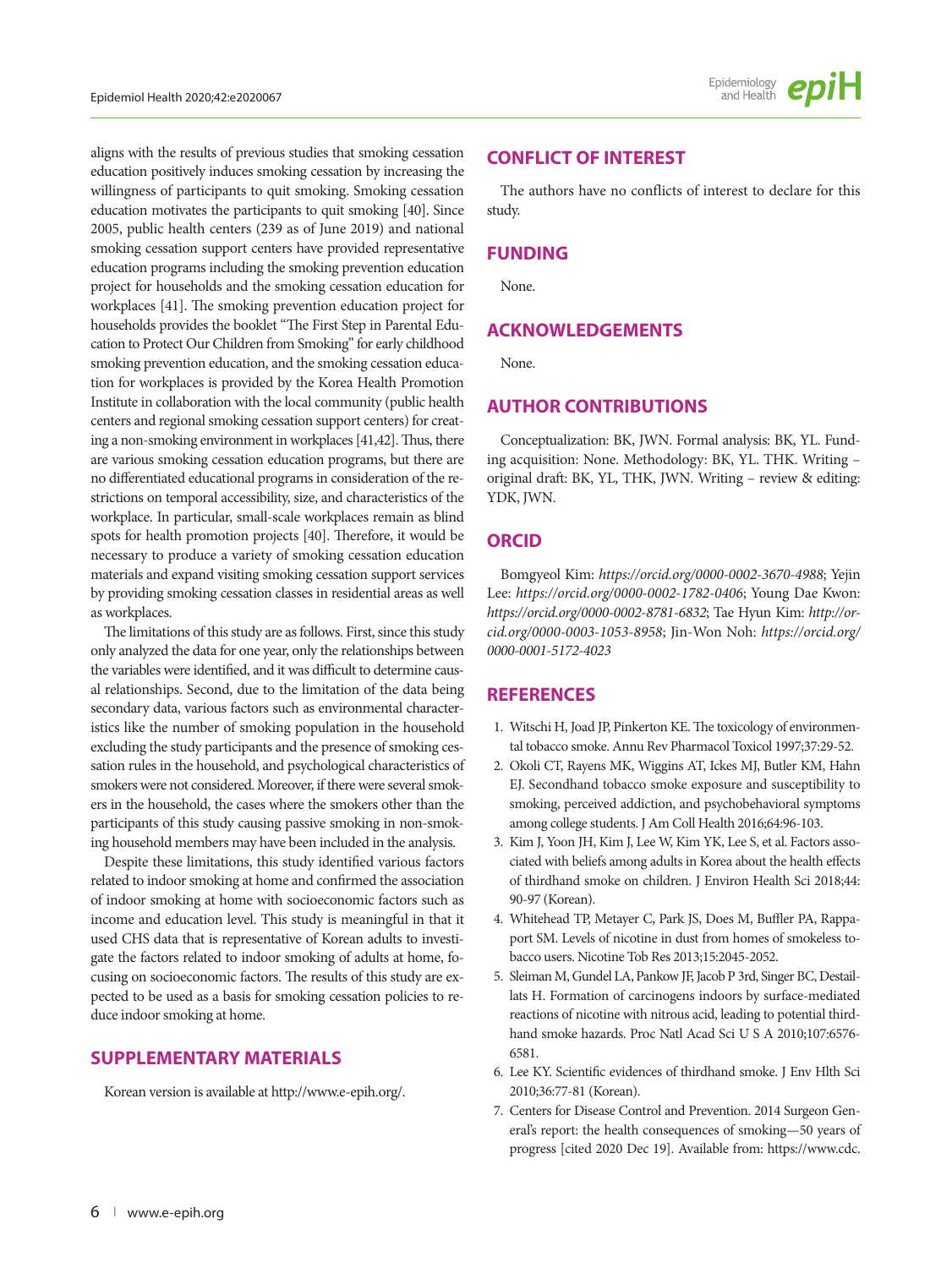[gov/tobacco/data\\_statistics/sgr/50th-anniversary/index.htm](https://www.cdc.gov/tobacco/data_statistics/sgr/50th-anniversary/index.htm).

- 8. Padrón A, Galán I, García-Esquinas E, Fernández E, Ballbè M, Rodríguez-Artalejo F. Exposure to secondhand smoke in the home and mental health in children: a population-based study. Tob Control 2016;25:307-312.
- 9. World Health Organization. WHO report on the global tobacco epidemic 2017: monitoring tobacco use and prevention policies [cited 2020 Dec 18]. Available from: [https://www.who.int/tobac](https://www.who.int/tobacco/global_report/2017/en/)[co/global\\_report/2017/en/.](https://www.who.int/tobacco/global_report/2017/en/)
- 10. Centers for Disease Control and Prevention. Secondhand smoke: an unequal danger; 2015 [cited 2020 Dec 19]. Available from: <https://www.cdc.gov/vitalsigns/pdf/2015-02-vitalsigns.pdf>.
- 11. Kim BS, Kim A. The impacts of smoking bans on smoking in Korea. KDI J Econ Policy 2009;31:127-153 (Korean).
- 12. Gunter R, Szeto E, Jeong SH, Suh S, Waters AJ. Cigarette smoking in South Korea: a narrative review. Korean J Fam Med 2020;41: 3-13.
- 13. You DH. E-cigarettes are no less harmful to second-hand smoke than regular cigarettes. ChosunMedia: 2019 Jul 5 [cited 2019 Aug 25]. Available from: [http://health.chosun.com/site/data/html\\_](http://health.chosun.com/site/data/html_dir/2019/07/05/2019070500033.html) [dir/2019/07/05/2019070500033.html](http://health.chosun.com/site/data/html_dir/2019/07/05/2019070500033.html) (Korean).
- 14. World Health Organization. 2014 Global progress report on the implementation of the WHO Framework Convention on Tobacco Control [cited 2020 Mar 1]. Available from: [https://www.who.](https://www.who.int/fctc/reporting/2014globalprogressreport.pdf) [int/fctc/reporting/2014globalprogressreport.pdf](https://www.who.int/fctc/reporting/2014globalprogressreport.pdf).
- 15. Pizacani BA, Maher JE, Rohde K, Drach L, Stark MJ. Implementation of a smoke-free policy in subsidized multiunit housing: effects on smoking cessation and secondhand smoke exposure. Nicotine Tob Res 2012;14:1027-1034.
- 16. Cai L, Wu X, Goyal A, Han Y, Cui W, Xiao X, et al. Patterns and socioeconomic influences of tobacco exposure in tobacco cultivating rural areas of Yunnan Province, China. BMC Public Health 2012;12:842.
- 17. Abdullah AS, Hitchman SC, Driezen P, Nargis N, Quah AC, Fong GT. Socioeconomic differences in exposure to tobacco smoke pollution (TSP) in Bangladeshi households with children: findings from the International Tobacco Control (ITC) Bangladesh Survey. Int J Environ Res Public Health 2011;8:842-860.
- 18. Kang EJ. Smoking restriction rules and children's exposure to 49 SHS in homes. Health Welf Policy Forum 2007;132:59-70 (Korean).
- 19. Jeong HM. A study on characteristics of current smokers and smoke free home [dissertation]. Seoul: Seoul National University; 2016 (Korean).
- 20. Korea Centers for Disease Control and Prevention. Community Health Survey 2017. Cheongju: Korea Centers for Disease Control and Prevention; 2018, p. 4-7 (Korean).
- 21. Mills AL, Messer K, Gilpin EA, Pierce JP. The effect of smoke-free homes on adult smoking behavior: a review. Nicotine Tob Res 2009;11:1131-1141.
- 22. Borland R, Yong HH, Cummings KM, Hyland A, Anderson S, Fong GT. Determinants and consequences of smoke-free homes: findings from the International Tobacco Control (ITC) Four

Country Survey. Tob Control 2006;15 Suppl 3(Suppl 3):iii42-iii50.

- 23. Jung KY, Yoo SH, Ma SH, Hong SH, Lee YS, Shim UY, et al. Inpatient smoking cessation program and its success rate for abstinence among Korean smokers. Korean J Fam Med 2009;30:503- 510 (Korean).
- 24. Jun YW, Ji NJ, Lee WY. Factors associated with success of smoking cessation for 6 months at smoking-cessation clinic of public health center in urban area. Korean J Health Educ Promot 2008; 25:25-38 (Korean).
- 25. Ryu SY, Shin JH, Kang MG, Park J. Factors associated with intention to quit smoking among male smokers in 13 communities in Honam region of Korea: 2010 Community Health Survey. Korean J Health Educ Promot 2011;28:75-85 (Korean).
- 26. Min HY, Gwon GN. Exposure of preschoolers to secondhand smoke: parents' knowledge, attitudes and coping behavior. Korean J Child Stud 2005;26:101-112 (Korean).
- 27. Fernandez E, Schiaffino A, García M, Borràs JM. Widening social inequalities in smoking cessation in Spain, 1987-1997. J Epidemiol Community Health 2001;55:729-730.
- 28. Bobak M, Jarvis MJ, Skodova Z, Marmot M. Smoke intake among smokers is higher in lower socioeconomic groups. Tob Control 2000;9:310-312.
- 29. Agrawal D, Aggarwal AK, Goel S. Women exposed to second-hand smoke more at home than at workplace: an analysis of GATS Report, India, 2009-10. J Family Med Prim Care 2015;4:293-297.
- 30. King AC, Smith LJ, McNamara PJ, Matthews AK, Fridberg DJ. Passive exposure to electronic cigarette (e-cigarette) use increases desire for combustible and e-cigarettes in young adult smokers. Tob Control 2015;24:501-504.
- 31. Comiford A, Garroutte E, Barbosa-Leiker C, Chen S, McDonell M. Prevalence and indicators of household smoking bans among American Indians. J Community Health 2018;43:746-755.
- 32. Farkas AJ, Gilpin EA, Distefan JM, Pierce JP. The effects of household and workplace smoking restrictions on quitting behaviours. Tob Control 1999;8:261-265.
- 33. Farkas AJ, Gilpin EA, White MM, Pierce JP. Association between household and workplace smoking restrictions and adolescent smoking. JAMA 2000;284:717-722.
- 34. Idler EL, Benyamini Y. Self-rated health and mortality: a review of twenty-seven community studies. J Health Soc Behav 1997;38: 21-37.
- 35. Kim JD, Seo JH, Shin YJ, Kim CY. The factors associated with smoking behavior of low-income people. Health Soc Welf Rev 2013;33:577-602 (Korean).
- 36. Hyland A, Higbee C, Travers MJ, Van Deusen A, Bansal-Travers M, King B, et al. Smoke-free homes and smoking cessation and relapse in a longitudinal population of adults. Nicotine Tob Res 2009;11:614-618.
- 37. Messer K, Mills AL, White MM, Pierce JP. The effect of smoke-free homes on smoking behavior in the U.S. Am J Prev Med 2008;35: 210-216.
- 38. Lim KH, Idzwan MF, Sumarni MG, Kee CC, Amal NM, Lim KK, et al. Heaviness of smoking index, number of cigarettes smoked